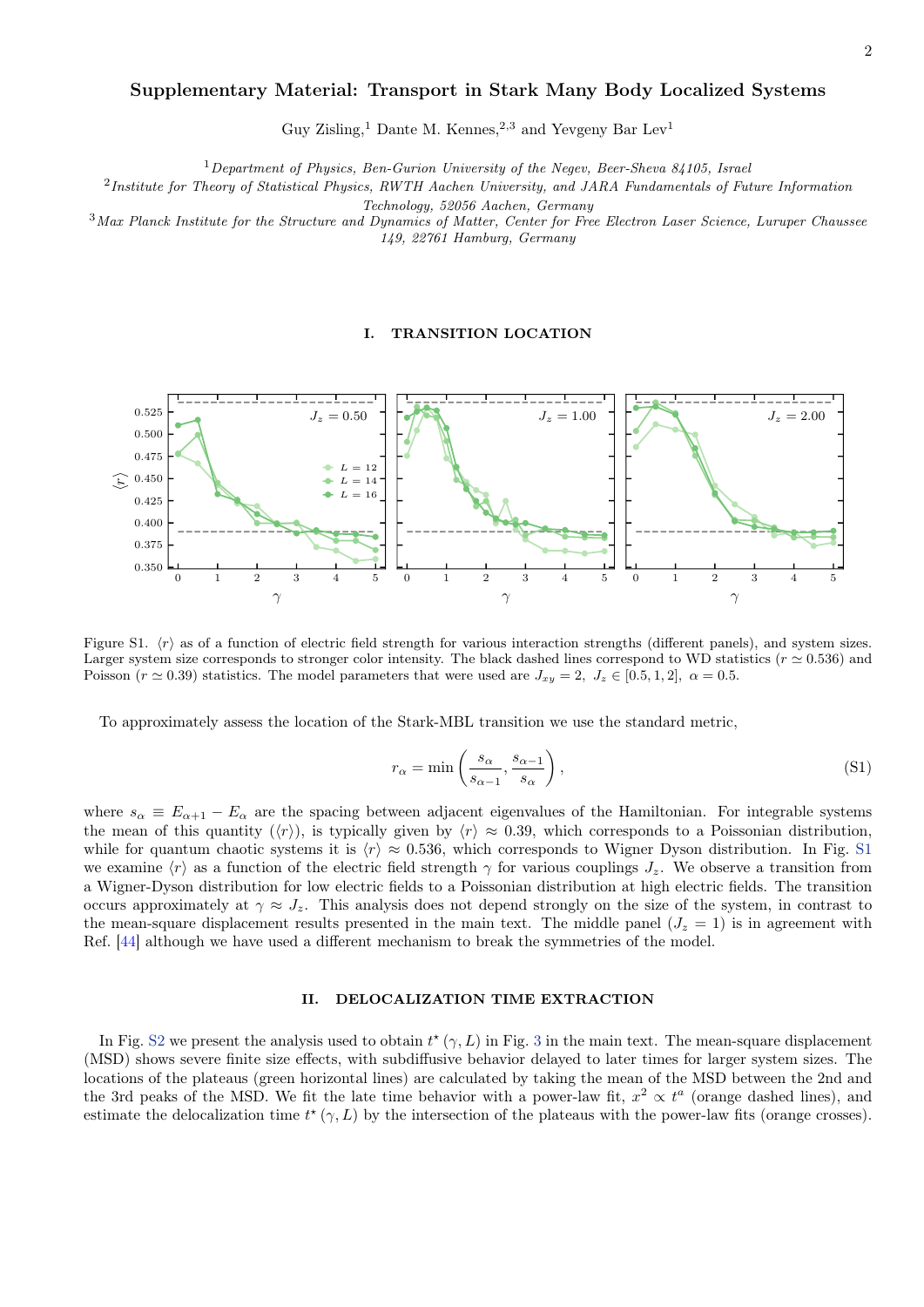

Figure S2. Mean-square displacement (MSD) as a function of time for  $L \in [14, 24]$  (Krylov based method). The orange dashed line correspond to power-law fits  $(x^2 \sim t^a)$ , while the horizontal lines indicate the plateau of the MSD calculated by taking the mean of the MSD between the 2nd and the 3rd peaks. The orange crosses are the estimated delocalization time  $t^*(\gamma, L)$ obtained from the intersection of the power-law fits with the plateau. The color of the plateau lines matches the coloring of the corresponding system size. All plots were obtained using  $J_{xy} = 2$ ,  $J_z = 1$ .

#### III. FINITE-SIZE SUBDIFFUSIVE BEHAVIOR

From the power law-fits in Fig.  $S2$  we can obtain the dynamical exponent a, which corresponds to the late-time growth of the MSD,  $x^2 \sim t^a$ . We plot this exponent as a function of the electric field  $\gamma$  and for various system sizes in Fig. [S3.](#page--1-2) One can see an apparent transition between a subdiffusive behavior  $(a < 1)$  to a localized behavior  $(a \sim 0)$ , with very strong finite-size effects. While for  $\gamma > J_z$  the exponent seems to converge with the size of the system, it is important to keep in mind that the onset of the subdiffusive transport is pushed to later times for larger system sizes, as one can see in the main text and in Fig. [S2](#page--1-1) indicating that the observed subdiffusive behavior is a finite-size effect.

### IV. SENSITIVITY TO BOUNDARY CONDITIONS

In this Section we show that the conclusions of the main text are robust to changes in the gauge and the boundary conditions. In Fig. [S4](#page--1-3) we have calculated the MSD as a function of time, using the dynamical gauge, [\(3\)](#page--1-4) in the main text for various electric fields  $\gamma$  (rows), various system sizes (color intensity), and two different boundary conditions (columns). We see that in the dynamic gauge the MSD shows less pronounced oscillations compared to the static gauge, allowing to spot the formation of the localization plateau already for  $\gamma = 1$ . The results remain qualitatively the same to the results in the static gauge (Fig[.S2\)](#page--1-1), with severe finite size effects, and a delocalization time that is increasing with the system size. The quantitative difference between open and periodic boundary conditions serves as another indication of finite-size effects, though the localization plateau for both boundary conditions appears at about the same MSD.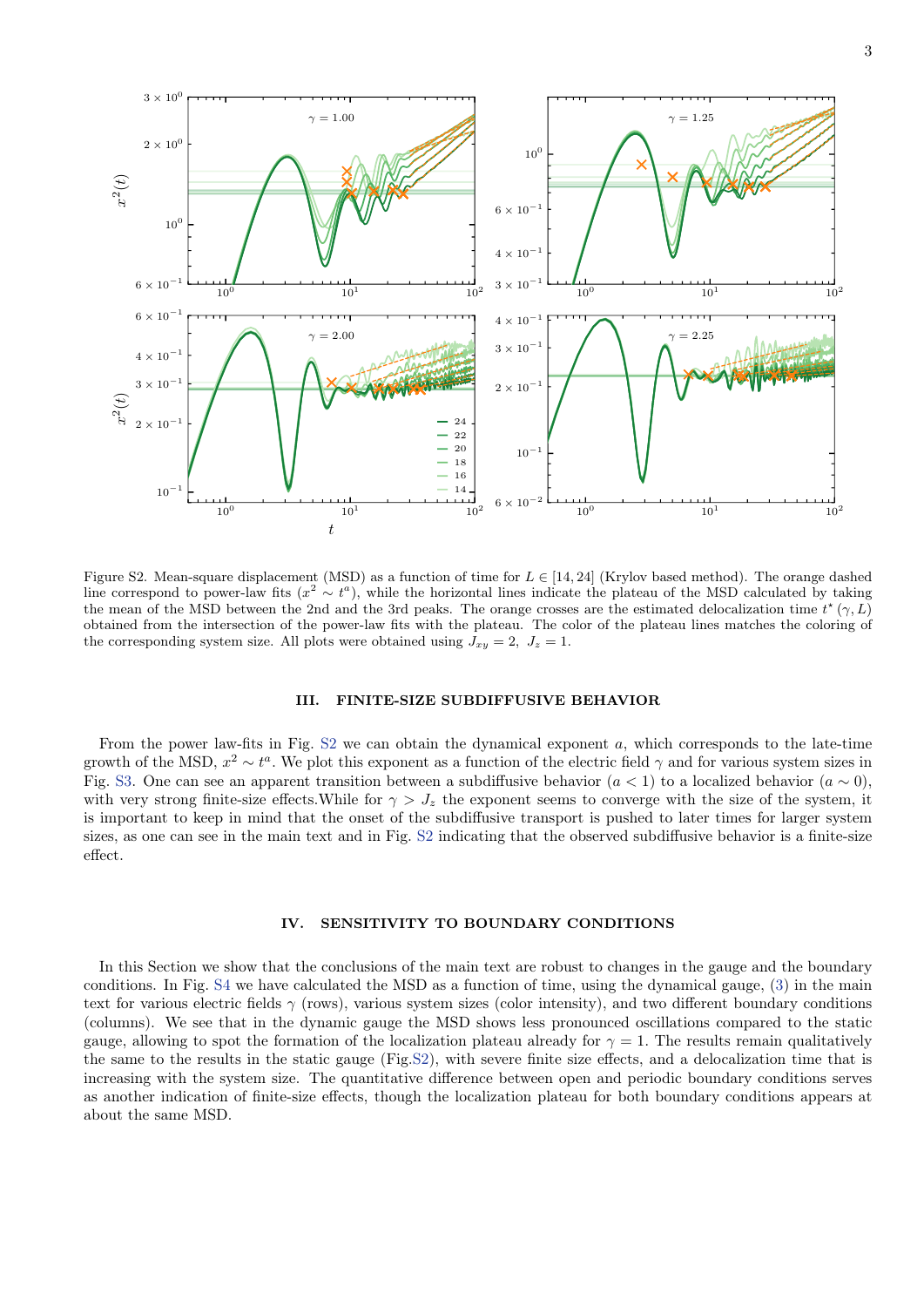

Figure S3. The dynamical exponent a as obtained from the fits to the MSD,  $x^2 \propto t^a$  (see Fig. [S2\)](#page--1-1), as function of  $\gamma$  for various system sizes  $(L \in [14, 24]).$ 

### V. DYNAMICAL BEHAVIOR OF TRUNCATED EFFECTIVE HAMILTONIANS

In this Section we study the late-times dynamical behavior of the effective Hamiltonians calculated using Magnus expansion in  $\gamma^{-1}$  up to some order n. In Fig. [S5](#page-4-0) (left column) we calculate the MSD for two electric fields (rows). We see that it develops a pronounced linear behavior, indicative of diffusion,  $x^2 \sim 2Dt$ , where D is the linear response diffusion coefficient. For even longer times the MSD saturates, since the system is finite. We extract the diffusion coefficient from the relevant time windows (black dashed lines in Fig. [S5\)](#page-4-0), and plot it as a function of the truncation order, n on the right column of Fig. [S5.](#page-4-0)

The diffusion coefficient  $D(\gamma, n)$  is monotonically decreasing with the order of the Magnus expansion and the strength of the electric field, approximately following  $D \sim 1/n$ . While this finding indicates that the truncated effective Hamiltonian is delocalized, it doesn't imply much on the original interacting Stark model, since the diffusive behavior of the effective Hamiltonian emerges for at times for which the dynamics under the effective Hamiltonian doesn't not well approximate the numerically exact dynamics. What is interesting, is that the infinite order Magnus expansion, if it is convergent, could correspond to localized dynamics.

## VI. CONVERGENCE CRITERIA OF THE MAGNUS EXPANSION

In this Section we examine the convergence of the Magnus expansion of the effective Hamiltonian,

<span id="page-2-0"></span>
$$
\hat{H}_{\text{eff}}^{(n)} = \sum_{k=0}^{n} \hat{H}_k,\tag{S2}
$$

while each term  $\hat{H}_k$  is of the order of  $\gamma^{-k}$ . The D'Alembert criterion of convergence is  $\left\| \hat{H}_{k+1} \right\| / \left\| \hat{H}_k \right\| < 1$ , where  $\|.\|$ indicates the operator norm. In Fig. [S6](#page-4-1) we the D'Alembert criterion is presented for different electric fields,  $\gamma$ . We see that while for  $\gamma < 2$  the series is divergent, for  $\gamma \geq 3$  is it convergent at least up to 10th order. We note that this doesn't necessarily mean that the series has a finite radius of convergence, since divergence can occur for relatively large expansions orders [\[74\]](#page-8-0).

### VII. DENSITY OF STATES OF THE TRUNCATED EFFECTIVE HAMILTONIANS

The zero order truncated effective Hamiltonian,  $\hat{H}_{\text{eff}}^{(0)}$  in [\(S2\)](#page-2-0) corresponds to the interaction term,

$$
\hat{H}_{\text{eff}}^{(0)} = J_z \sum_{i=1}^{L} \hat{S}_i^z \hat{S}_{i+1}^z,\tag{S3}
$$

whose spectrum is composed of equally spaced degenerate bands, separated  $J_z/4$  apart. The following terms of the expansion are of order  $J_z/\gamma$ , and they partially lift this degeneracy giving a width of  $J_z/\gamma$  to the bands. To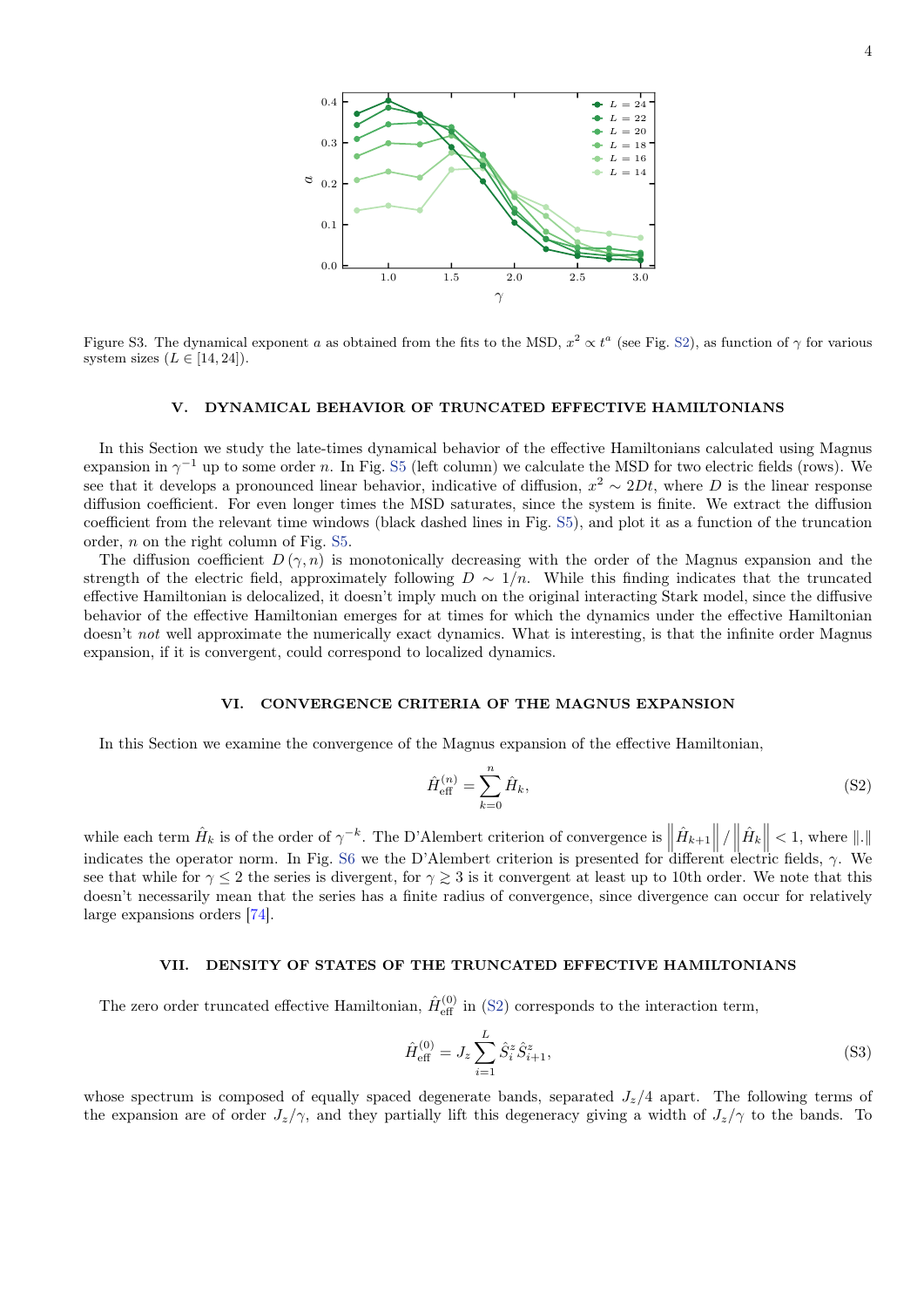

Figure S4. Mean-square displacement (MSD) as a function of time for  $L \in [14, 24]$  (Krylov based method) calculated from the dynamic gauge [\(3\)](#page--1-4) in the main text. Left column: open boundary conditions (OBC). Right column: periodic boundary conditions (PBC). Different rows have different electric fields  $\gamma \in [1, 1.5, 2]$ . All plots were obtained for  $J_{xy} = 2$ ,  $J_z = 1$ .

demonstrate this in Fig. [S7](#page-5-0) we plot the density of states (DOS) of  $\hat{H}_{\text{eff}}^{(n)}$  for a number of electric fields,  $\gamma$ . While the gaps are washed away for  $J_z/4 < J_z/\gamma$ , namely  $\gamma < 4$ , they become clearly visible as  $\gamma$  increases.

# VIII. FINITE-SIZE ANALYSIS

In Fig. [S8](#page-5-1) we repeat the analysis of Fig. [4](#page--1-3) from the main text for a number of system sizes, showing that there are no considerable system size dependence in the determination of  $t_{\text{Magnus}}$ , namely the time up to which there is a reasonable agreement between the MSD computed using  $\hat{H}_{\text{eff}}^{(n)}$  and the MSD of the dynamical gauge Hamiltonian [\(3\)](#page--1-4) in the main text.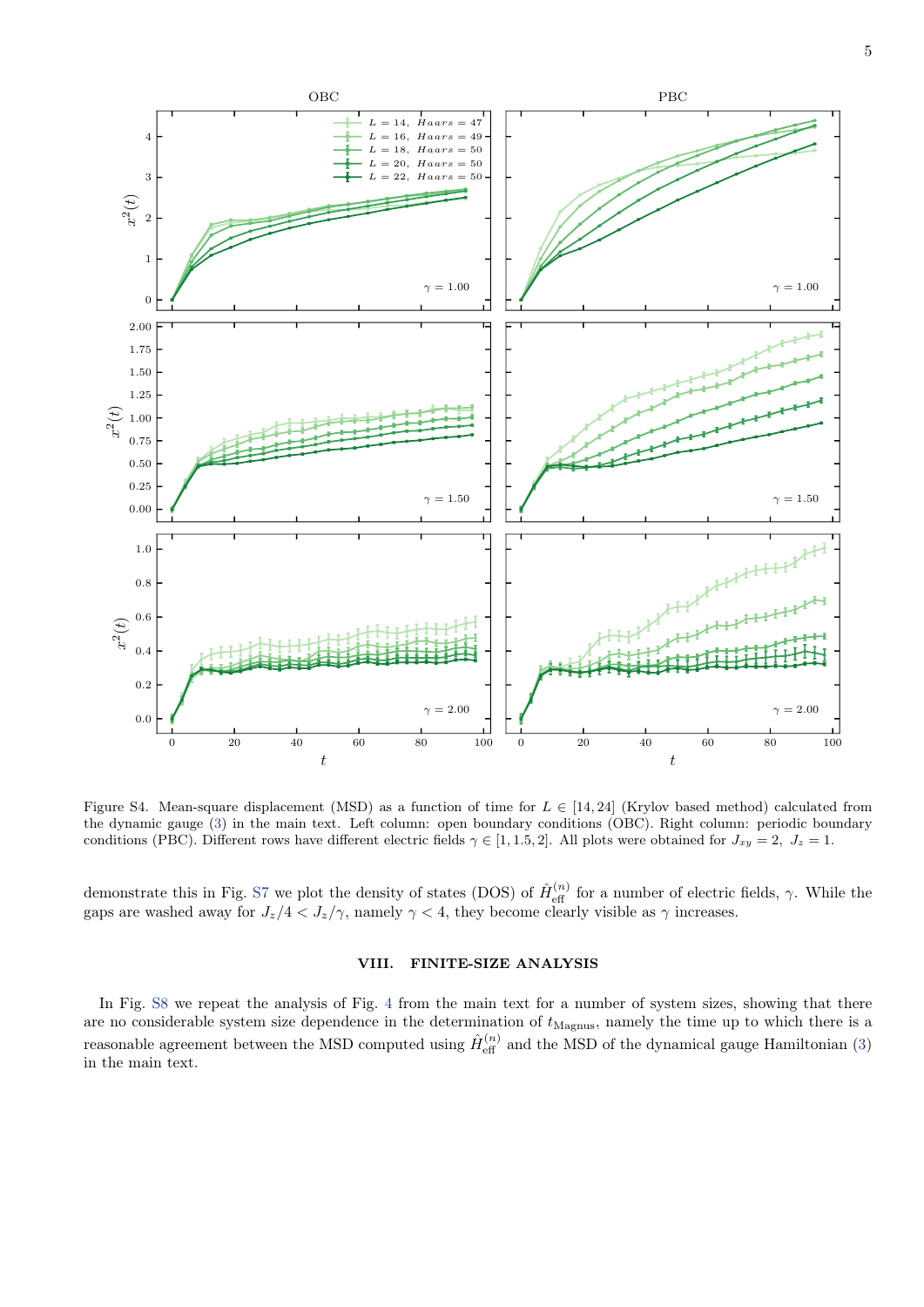

<span id="page-4-0"></span>Figure S5. Mean-squared displacement as a function of time for two electric fields (left column). The darkest lines correspond to numerically exact results obtained using (Eq. [3](#page--1-4) in the main text). The colored lines with increasing intensity corresponds to evolution using effective Hamiltonians [\(S2\)](#page-2-0), obtained from a truncated Magnus expansion. The black dashed lines corresponds to linear fits,  $x^2 \sim 2Dt$ , and the diffusion coefficient D is plotted in the right column as function of the truncation order. For both  $\gamma = 3, 5$  there is a visible trend of  $D \propto 1/n$ . The parameters used are,  $J_{xy} = 2$ ,  $J_z = 1$ ,  $L = 14$ .



<span id="page-4-1"></span>Figure S6. D'Alembert criterion of convergence as a function of the Magnus expansion order  $(k)$ ,  $\left\| \hat{H}_{k+1} \right\| / \left\| \hat{H}_{k} \right\| < 1$  (see [\(S2\)](#page-2-0) for definition). Different colors (markers) represents different electric field strength  $\gamma = 2, 3$  and 5. The dashed black line corresponds to a convergence requirement.. The parameters used are,  $J_{xy} = 2$ ,  $J_z = 1$ ,  $L = 10$ .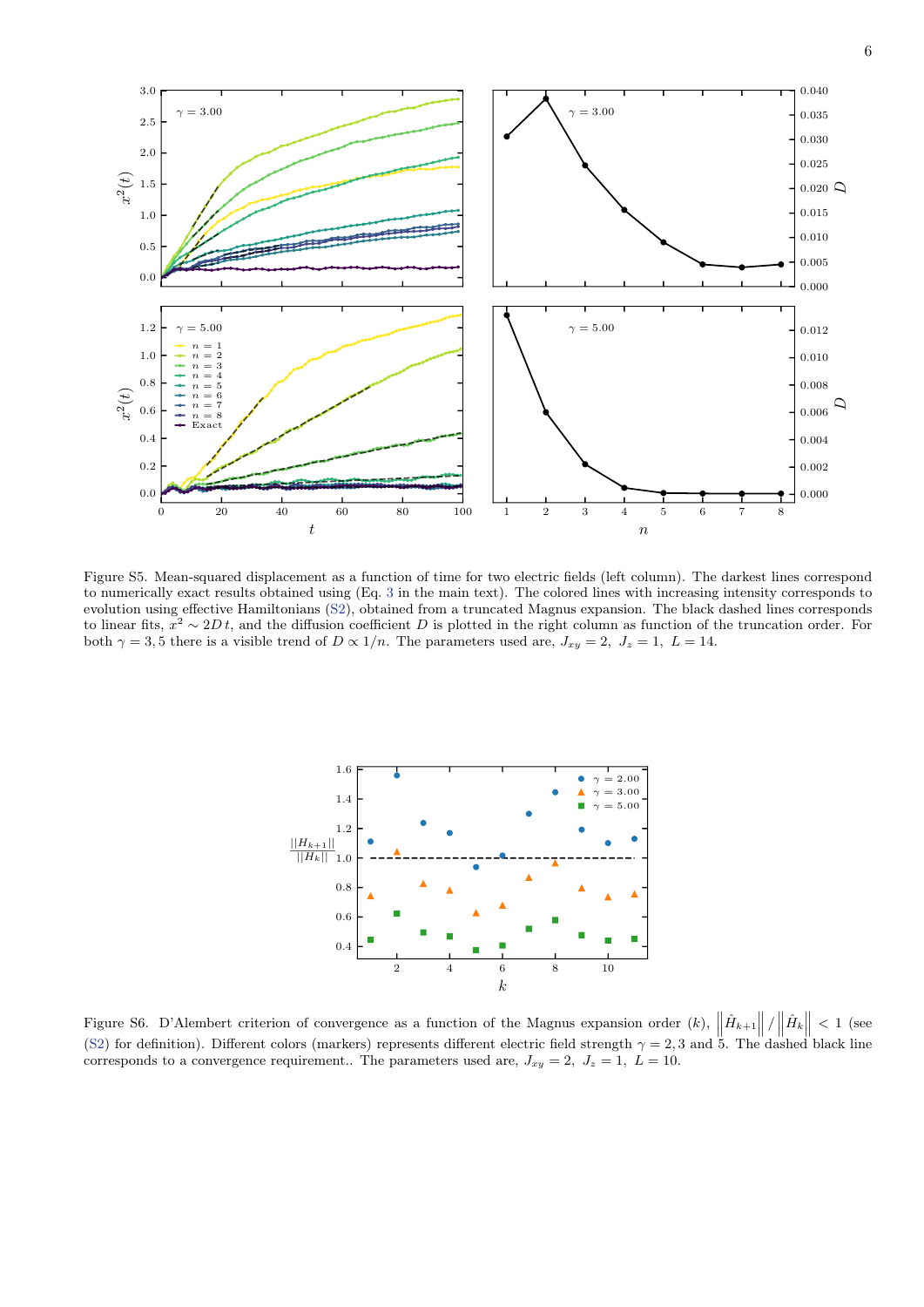

<span id="page-5-0"></span>Figure S7. The density of states of the truncated effective Hamiltonian  $\hat{H}_{\text{eff}}^{(n=7)}$  for  $L = 16$  and  $\gamma = 1, 2, 3$  and 5. .All plots were obtained for  $J_{xy} = 2$ ,  $J_z = 1$ .



<span id="page-5-1"></span>Figure S8. Finite size analysis of Fig. [4](#page--1-3) in the main text. Mean-squared displacement as a function of time for various electric fields. The darkest lines correspond to numerically exact results obtained using (Eq. [\(3\)](#page--1-4) in the main text). The colored lines corresponds to an evolution using the effective Hamiltonian [\(S2\)](#page-2-0), obtained from a truncated Magnus expansion. Different markers  $(\bullet, \blacktriangle, \blacksquare)$  stand for different system sizes  $L = 14, 16$  and 18, correspondingly. The used parameters are,  $J_{xy} = 2, J_z = 1.$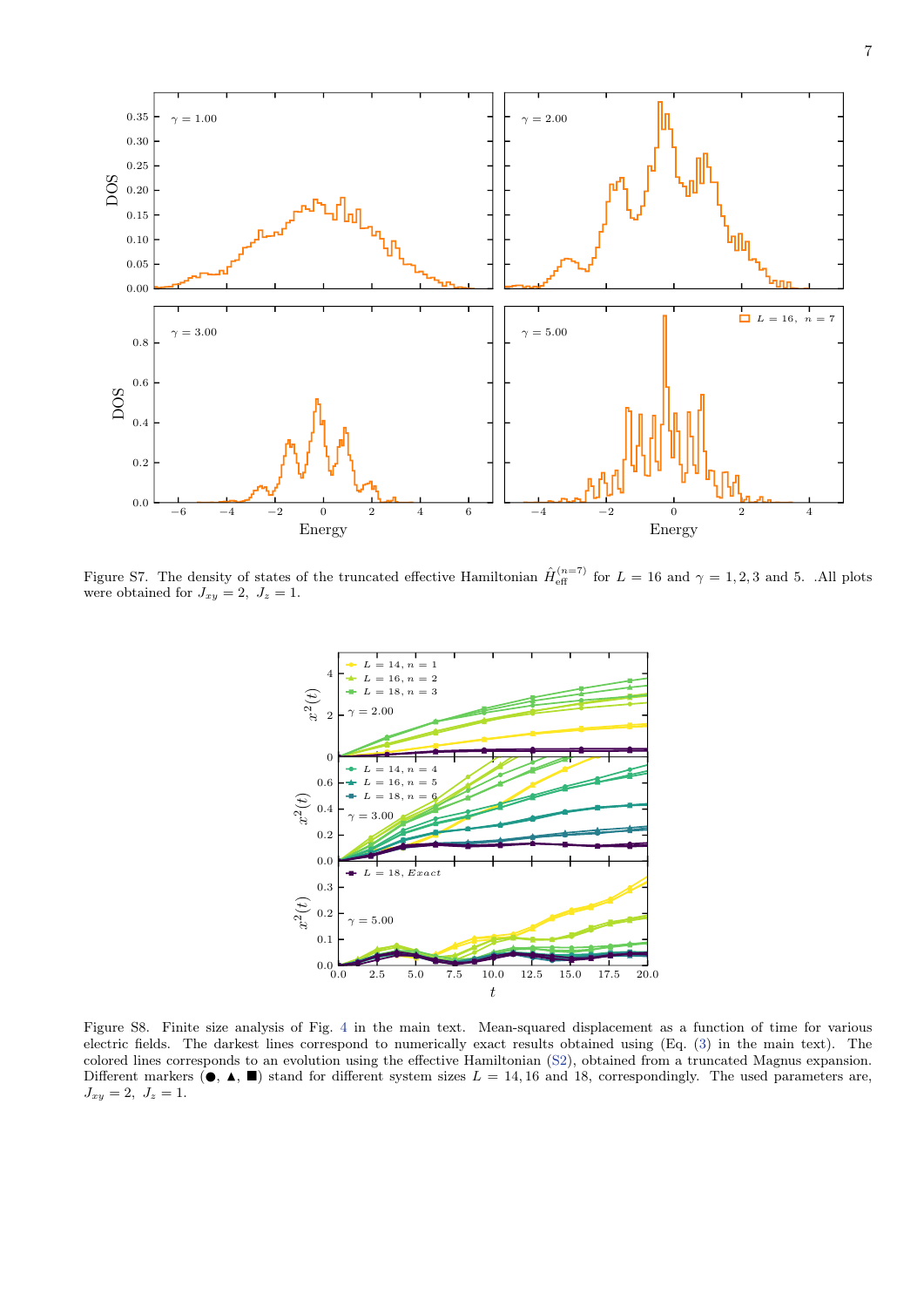- [1] D. Basko, I. L. Aleiner, and B. L. Altshuler, Metal-insulator transition in a weakly interacting many-electron system with localized single-particle states, Ann. Phys. 321[, 1126 \(2006\).](https://doi.org/10.1016/j.aop.2005.11.014)
- [2] I. V. Gornyi, A. Mirlin, and D. Polyakov, Interacting Electrons in Disordered Wires: Anderson Localization and Low-T Transport, [Phys. Rev. Lett.](https://doi.org/10.1103/PhysRevLett.95.206603) 95, 206603 (2005).
- [3] E. Altman and R. Vosk, Universal Dynamics and Renormalization in Many-Body-Localized Systems, [Annu. Rev. Condens.](https://doi.org/10.1146/annurev-conmatphys-031214-014701) [Matter Phys.](https://doi.org/10.1146/annurev-conmatphys-031214-014701) 6, 383 (2015).
- [4] R. Nandkishore and D. A. Huse, Many-Body Localization and Thermalization in Quantum Statistical Mechanics, [Annu.](https://doi.org/10.1146/annurev-conmatphys-031214-014726) [Rev. Condens. Matter Phys.](https://doi.org/10.1146/annurev-conmatphys-031214-014726) 6, 15 (2015).
- [5] R. Vasseur and J. E. Moore, Nonequilibrium quantum dynamics and transport: From integrability to many-body localization, [J. Stat. Mech. Theory Exp.](https://doi.org/10.1088/1742-5468/2016/06/064010) 2016, 064010 (2016).
- [6] D. A. Abanin and Z. Papić, Recent progress in many-body localization, Ann. Phys. 529[, 1700169 \(2017\).](https://doi.org/10.1002/andp.201700169)
- [7] D. A. Abanin, E. Altman, I. Bloch, and M. Serbyn, Colloquium : Many-body localization, thermalization, and entanglement, [Rev. Mod. Phys.](https://doi.org/10.1103/RevModPhys.91.021001) 91, 021001 (2019).
- [8] D. M. Basko, I. L. Aleiner, and B. L. Altshuler, Possible experimental manifestations of the many-body localization, [Phys.](https://doi.org/10.1103/PhysRevB.76.052203) Rev. B 76[, 052203 \(2007\).](https://doi.org/10.1103/PhysRevB.76.052203)
- [9] M. Ovadia, D. Kalok, I. Tamir, S. Mitra, B. Sacépé, and D. Shahar, Evidence for a Finite-Temperature Insulator, [Sci. Rep.](https://doi.org/10.1038/srep13503) 5[, 13503 \(2015\).](https://doi.org/10.1038/srep13503)
- [10] M. Schreiber, S. S. Hodgman, P. Bordia, H. P. Luschen, M. H. Fischer, R. Vosk, E. Altman, U. Schneider, and I. Bloch, Observation of many-body localization of interacting fermions in a quasirandom optical lattice, Science 349[, 842 \(2015\).](https://doi.org/10.1126/science.aaa7432)
- [11] P. Bordia, H. P. Lüschen, S. S. Hodgman, M. Schreiber, I. Bloch, and U. Schneider, Coupling Identical one-dimensional Many-Body Localized Systems, [Phys. Rev. Lett.](https://doi.org/10.1103/PhysRevLett.116.140401) 116, 140401 (2016).
- [12] J. Smith, A. Lee, P. Richerme, B. Neyenhuis, P. W. Hess, P. Hauke, M. Heyl, D. A. Huse, and C. Monroe, Many-body localization in a quantum simulator with programmable random disorder, Nat. Phys. 12[, 907 \(2016\).](https://doi.org/10.1038/nphys3783)
- [13] J.-Y. Choi, S. Hild, J. Zeiher, P. Schauss, A. Rubio-Abadal, T. Yefsah, V. Khemani, D. A. Huse, I. Bloch, and C. Gross, Exploring the many-body localization transition in two dimensions, Science 352[, 1547 \(2016\).](https://doi.org/10.1126/science.aaf8834)
- [14] M. Žnidarič, Dephasing-induced diffusive transport in the anisotropic Heisenberg model, New J. Phys. 12[, 043001 \(2010\).](https://doi.org/10.1088/1367-2630/12/4/043001)
- [15] S. Gopalakrishnan, K. R. Islam, and M. Knap, Noise-Induced Subdiffusion in Strongly Localized Quantum Systems, [Phys.](https://doi.org/10.1103/PhysRevLett.119.046601) Rev. Lett. 119[, 046601 \(2017\).](https://doi.org/10.1103/PhysRevLett.119.046601)
- [16] A. Lazarides, A. Das, and R. Moessner, Fate of Many-Body Localization Under Periodic Driving, [Phys. Rev. Lett.](https://doi.org/10.1103/PhysRevLett.115.030402) 115, [030402 \(2015\).](https://doi.org/10.1103/PhysRevLett.115.030402)
- [17] P. Ponte, Z. Papić, F. Huveneers, and D. A. Abanin, Many-Body Localization in Periodically Driven Systems, [Phys. Rev.](https://doi.org/10.1103/PhysRevLett.114.140401) Lett. **114**[, 140401 \(2015\).](https://doi.org/10.1103/PhysRevLett.114.140401)
- [18] D. A. Abanin, W. De Roeck, and F. Huveneers, Theory of many-body localization in periodically driven systems, [Ann.](https://doi.org/10.1016/j.aop.2016.03.010) Phys. 372[, 1 \(2016\).](https://doi.org/10.1016/j.aop.2016.03.010)
- [19] E. Bairey, G. Refael, and N. H. Lindner, Driving induced many-body localization, Phys. Rev. B 96[, 020201 \(2017\).](https://doi.org/10.1103/PhysRevB.96.020201)
- [20] J. Z. Imbrie, On Many-Body Localization for Quantum Spin Chains, [J. Stat. Phys.](https://doi.org/10.1007/s10955-016-1508-x) 163, 998 (2016).
- [21] P. W. Anderson, Absence of Diffusion in Certain Random Lattices, Phys. Rev. 109[, 1492 \(1958\).](https://doi.org/10.1103/PhysRev.109.1492)
- [22] R. Nandkishore and A. C. Potter, Marginal Anderson localization and many-body delocalization, [Phys. Rev. B](https://doi.org/10.1103/PhysRevB.90.195115) 90, 195115 [\(2014\).](https://doi.org/10.1103/PhysRevB.90.195115)
- [23] X. Li, S. Ganeshan, J. H. Pixley, and S. Das Sarma, Many-Body Localization and Quantum Nonergodicity in a Model with a Single-Particle Mobility Edge, [Phys. Rev. Lett.](https://doi.org/10.1103/PhysRevLett.115.186601) 115, 186601 (2015).
- [24] X. Li, J. H. Pixley, D.-L. Deng, S. Ganeshan, and S. Das Sarma, Quantum nonergodicity and fermion localization in a system with a single-particle mobility edge, Phys. Rev. B 93[, 184204 \(2016\).](https://doi.org/10.1103/PhysRevB.93.184204)
- [25] R. Modak, S. Ghosh, and S. Mukerjee, Criterion for the occurrence of many-body localization in the presence of a singleparticle mobility edge, Phys. Rev. B 97[, 104204 \(2018\).](https://doi.org/10.1103/PhysRevB.97.104204)
- [26] R. Modak and S. Mukerjee, Many-Body Localization in the Presence of a Single-Particle Mobility Edge, [Phys. Rev. Lett.](https://doi.org/10.1103/PhysRevLett.115.230401) 115[, 230401 \(2015\).](https://doi.org/10.1103/PhysRevLett.115.230401)
- [27] K. Hyatt, J. R. Garrison, A. C. Potter, and B. Bauer, Many-body localization in the presence of a small bath, [Phys. Rev.](https://doi.org/10.1103/PhysRevB.95.035132) B 95[, 035132 \(2017\).](https://doi.org/10.1103/PhysRevB.95.035132)
- [28] Y. Bar Lev, D. R. Reichman, and Y. Sagi, Many-body localization in system with a completely delocalized single-particle spectrum, Phys. Rev. B 94[, 201116 \(2016\).](https://doi.org/10.1103/PhysRevB.94.201116)
- [29] R. Vasseur, A. J. Friedman, S. A. Parameswaran, and A. C. Potter, Particle-hole symmetry, many-body localization, and topological edge modes, Phys. Rev. B 93[, 134207 \(2016\).](https://doi.org/10.1103/PhysRevB.93.134207)
- [30] G. Carleo, F. Becca, M. Schiró, and M. Fabrizio, Localization and glassy dynamics of many-body quantum systems, [Sci.](https://doi.org/10.1038/srep00243) Rep. 2[, 243 \(2012\).](https://doi.org/10.1038/srep00243)
- [31] M. Schiulaz and M. Müller, Ideal quantum glass transitions: Many-body localization without quenched disorder, in [AIP](https://doi.org/10.1063/1.4893505) [Conf. Proc.](https://doi.org/10.1063/1.4893505), Vol. 1610 (American Institute of Physics, 2014) p. 11.
- [32] T. Grover and M. P. A. Fisher, Quantum Disentangled Liquids, [J. Stat. Mech. Theory Exp.](https://doi.org/10.1088/1742-5468/2014/10/P10010) 2014, P10010 (2013).
- [33] M. Schiulaz, A. Silva, and M. Müller, Dynamics in many-body localized quantum systems without disorder, [Phys. Rev. B](https://doi.org/10.1103/PhysRevB.91.184202) 91[, 184202 \(2015\).](https://doi.org/10.1103/PhysRevB.91.184202)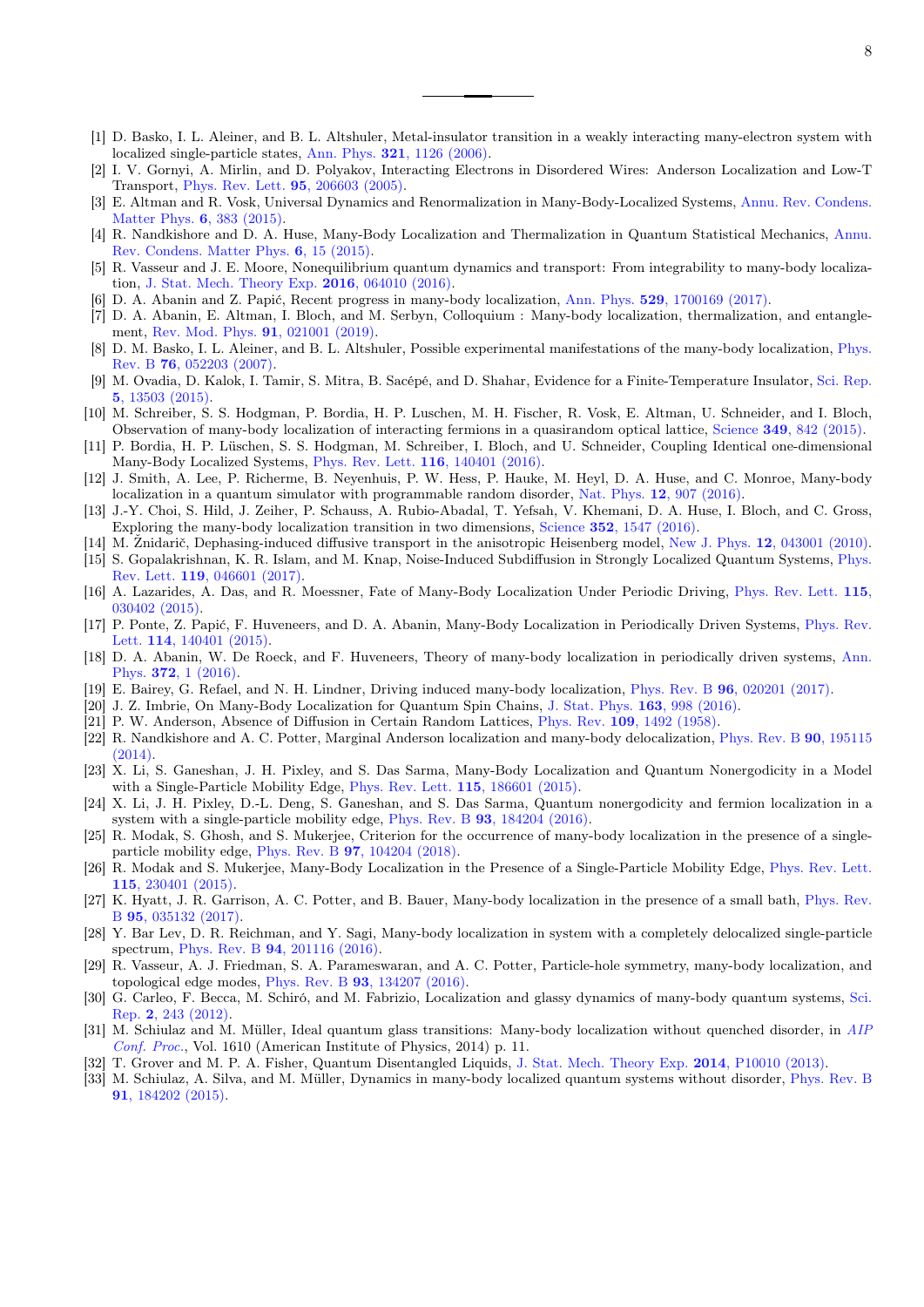- [34] N. Y. Yao, C. R. Laumann, J. I. Cirac, M. D. Lukin, and J. E. Moore, Quasi-Many-Body Localization in Translation-Invariant Systems, [Phys. Rev. Lett.](https://doi.org/10.1103/PhysRevLett.117.240601) 117, 240601 (2016).
- [35] J. M. Hickey, S. Genway, and J. P. Garrahan, Signatures of many-body localisation in a system without disorder and the relation to a glass transition, [J. Stat. Mech. Theory Exp.](https://doi.org/10.1088/1742-5468/2016/05/054047) 2016, 054047 (2016).
- [36] Z. Papić, E. M. Stoudenmire, and D. A. Abanin, Many-body localization in disorder-free systems: The importance of finite-size constraints, Ann. Phys.  $362$ ,  $714$   $(2015)$ .
- [37] M. Van Horssen, E. Levi, and J. P. Garrahan, Dynamics of many-body localization in a translation-invariant quantum glass model, Phys. Rev. B 92[, 100305 \(2015\).](https://doi.org/10.1103/PhysRevB.92.100305)
- [38] M. Pino, L. B. Ioffe, and B. L. Altshuler, Nonergodic metallic and insulating phases of Josephson junction chains, [Proc.](https://doi.org/10.1073/pnas.1520033113) [Natl. Acad. Sci.](https://doi.org/10.1073/pnas.1520033113) 113, 536 (2016).
- [39] D. H. Dunlap and V. M. Kenkre, Dynamic localization of a charged particle moving under the influence of an electric field, Phys. Rev. B 34[, 3625 \(1986\).](https://doi.org/10.1103/PhysRevB.34.3625)
- [40] D. Dunlap and V. Kenkre, Dynamic localization of a particle in an electric field viewed in momentum space: Connection with Bloch oscillations, [Phys. Lett. A](https://doi.org/10.1016/0375-9601(88)90213-7) 127, 438 (1988).
- [41] G. H. Wannier, Wave Functions and Effective Hamiltonian for Bloch Electrons in an Electric Field, [Phys. Rev.](https://doi.org/10.1103/PhysRev.117.432) 117, 432  $(1960)$
- [42] Y. Bar Lev, D. J. Luitz, A. Lazarides, Y. B. Lev, and A. Lazarides, Absence of dynamical localization in interacting driven systems, [SciPost Phys.](https://doi.org/10.21468/SciPostPhys.3.4.029) 3, 029 (2017).
- [43] M. Schulz, C. A. Hooley, R. Moessner, and F. Pollmann, Stark Many-Body Localization, [Phys. Rev. Lett.](https://doi.org/10.1103/PhysRevLett.122.040606) 122, 040606 [\(2019\).](https://doi.org/10.1103/PhysRevLett.122.040606)
- <span id="page-7-0"></span>[44] E. van Nieuwenburg, Y. Baum, and G. Refael, From Bloch oscillations to many-body localization in clean interacting systems, [Proc. Natl. Acad. Sci.](https://doi.org/10.1073/pnas.1819316116) 116, 9269 (2019).
- [45] A. A. Michailidis, M. Žnidarič, M. Medvedyeva, D. A. Abanin, T. Prosen, and Z. Papić, Slow dynamics in translationinvariant quantum lattice models, Phys. Rev. B 97[, 104307 \(2018\).](https://doi.org/10.1103/PhysRevB.97.104307)
- [46] S. Pai, M. Pretko, and R. M. Nandkishore, Localization in Fractonic Random Circuits, Phys. Rev. X 9[, 021003 \(2019\).](https://doi.org/10.1103/PhysRevX.9.021003)
- [47] V. Khemani, M. Hermele, and R. Nandkishore, Localization from Hilbert space shattering: From theory to physical realizations, Phys. Rev. B 101[, 174204 \(2020\).](https://doi.org/10.1103/PhysRevB.101.174204)
- See supplemental material at [URL] for analysis of the spectral statistics, and additional analysis of the magnus expansion.
- [49] P. Zhang, Subdiffusion in strongly tilted lattice systems, [Phys. Rev. Res.](https://doi.org/10.1103/PhysRevResearch.2.033129) 2, 033129 (2020).
- [50] P. Ribeiro, A. Lazarides, and M. Haque, Many-Body Quantum Dynamics of Initially Trapped Systems due to a Stark Potential: Thermalization versus Bloch Oscillations, [Phys. Rev. Lett.](https://doi.org/10.1103/PhysRevLett.124.110603) 124, 110603 (2020).
- [51] E. V. H. Doggen, I. V. Gornyi, and D. G. Polyakov, Stark many-body localization: Evidence for Hilbert-space shattering, Phys. Rev. B 103[, L100202 \(2021\).](https://doi.org/10.1103/PhysRevB.103.L100202)
- [52] E. Guardado-Sanchez, A. Morningstar, B. M. Spar, P. T. Brown, D. A. Huse, and W. S. Bakr, Subdiffusion and Heat Transport in a Tilted Two-Dimensional Fermi-Hubbard System, Phys. Rev. X 10[, 011042 \(2020\).](https://doi.org/10.1103/PhysRevX.10.011042)
- [53] W. Morong, F. Liu, P. Becker, K. S. Collins, L. Feng, A. Kyprianidis, G. Pagano, T. You, A. V. Gorshkov, and C. Monroe, Observation of Stark Many-Body Localization without Disorder, Tech. Rep. (2021).
- [54] S. Scherg, T. Kohlert, P. Sala, F. Pollmann, B. Hebbe Madhusudhana, I. Bloch, and M. Aidelsburger, Observing nonergodicity due to kinetic constraints in tilted Fermi-Hubbard chains, [Nat. Commun.](https://doi.org/10.1038/s41467-021-24726-0) 12, 4490 (2021).
- [55] R. Yao, T. Chanda, and J. Zakrzewski, Nonergodic dynamics in disorder-free potentials, [Ann. Phys. , 168540 \(2021\).](https://doi.org/10.1016/j.aop.2021.168540)
- [56] P. Jordan and E. Wigner, über das Paulische Äuivalenzverbot, [Z. Für Phys.](https://doi.org/10.1007/BF01331938) 47, 631 (1928).
- [57] R. Steinigeweg, H. Wichterich, and J. Gemmer, Density dynamics from current auto-correlations at finite time- and lengthscales, [EPL Europhys. Lett.](https://doi.org/10.1209/0295-5075/88/10004) 88, 10004 (2009).
- [58] Y. Yan, F. Jiang, and H. Zhao, Energy spread and current-current correlation in quantum systems, [Eur. Phys. J. B](https://doi.org/10.1140/epjb/e2014-50797-4) 88, [11 \(2015\).](https://doi.org/10.1140/epjb/e2014-50797-4)
- [59] D. J. Luitz and Y. Bar Lev, The ergodic side of the many-body localization transition, Ann. Phys. 529[, 1600350 \(2017\).](https://doi.org/10.1002/andp.201600350)
- [60] R. Steinigeweg, F. Jin, D. Schmidtke, H. De Raedt, K. Michielsen, and J. Gemmer, Real-time broadening of nonequilibrium density profiles and the role of the specific initial-state realization, Phys. Rev. B 95[, 035155 \(2017\).](https://doi.org/10.1103/PhysRevB.95.035155)
- [61] S. Popescu, A. J. Short, and A. Winter, Entanglement and the foundations of statistical mechanics, [Nat. Phys.](https://doi.org/10.1038/nphys444) 2, 754 [\(2006\).](https://doi.org/10.1038/nphys444)
- [62] C. Moler and C. Van Loan, Nineteen dubious ways to compute the exponential of a matrix, twenty-five years later, [SIAM](https://doi.org/10.1137/S00361445024180) Rev. 45[, 3 \(2003\).](https://doi.org/10.1137/S00361445024180)
- [63] U. Schollwöck, The density-matrix renormalization group in the age of matrix product states, [Ann. Phys.](https://doi.org/10.1016/j.aop.2010.09.012) 326, 96 (2011).
- [64] D. Kennes and C. Karrasch, Extending the range of real time density matrix renormalization group simulations, Computer Physics Communications 200, 37 (2016).
- [65] P. Zhang, Subdiffusion in strongly tilted lattice systems, [Phys. Rev. Res.](https://doi.org/10.1103/physrevresearch.2.033129) 2, 33129 (2020).
- [66] A. Gromov, A. Lucas, and R. M. Nandkishore, Fracton hydrodynamics, [Phys. Rev. Res.](https://doi.org/10.1103/PhysRevResearch.2.033124) 2, 033124 (2020).
- [67] J. Feldmeier, P. Sala, G. De Tomasi, F. Pollmann, and M. Knap, Anomalous Diffusion in Dipole- and Higher-Moment-Conserving Systems, [Phys. Rev. Lett.](https://doi.org/10.1103/PhysRevLett.125.245303) 125, 245303 (2020).
- [68] The entanglement entropy here would be an entanglement of an MPO, which is also not a measurable physical quantity.
- [69] D. A. Abanin, W. De Roeck, and F. F. Huveneers, Exponentially Slow Heating in Periodically Driven Many-Body Systems, [Phys. Rev. Lett.](https://doi.org/10.1103/PhysRevLett.115.256803) 115, 256803 (2015).
- [70] D. A. Abanin, W. De Roeck, W. W. Ho, and F. Huveneers, Effective Hamiltonians, prethermalization, and slow energy absorption in periodically driven many-body systems, Phys. Rev. B 95[, 014112 \(2017\).](https://doi.org/10.1103/PhysRevB.95.014112)